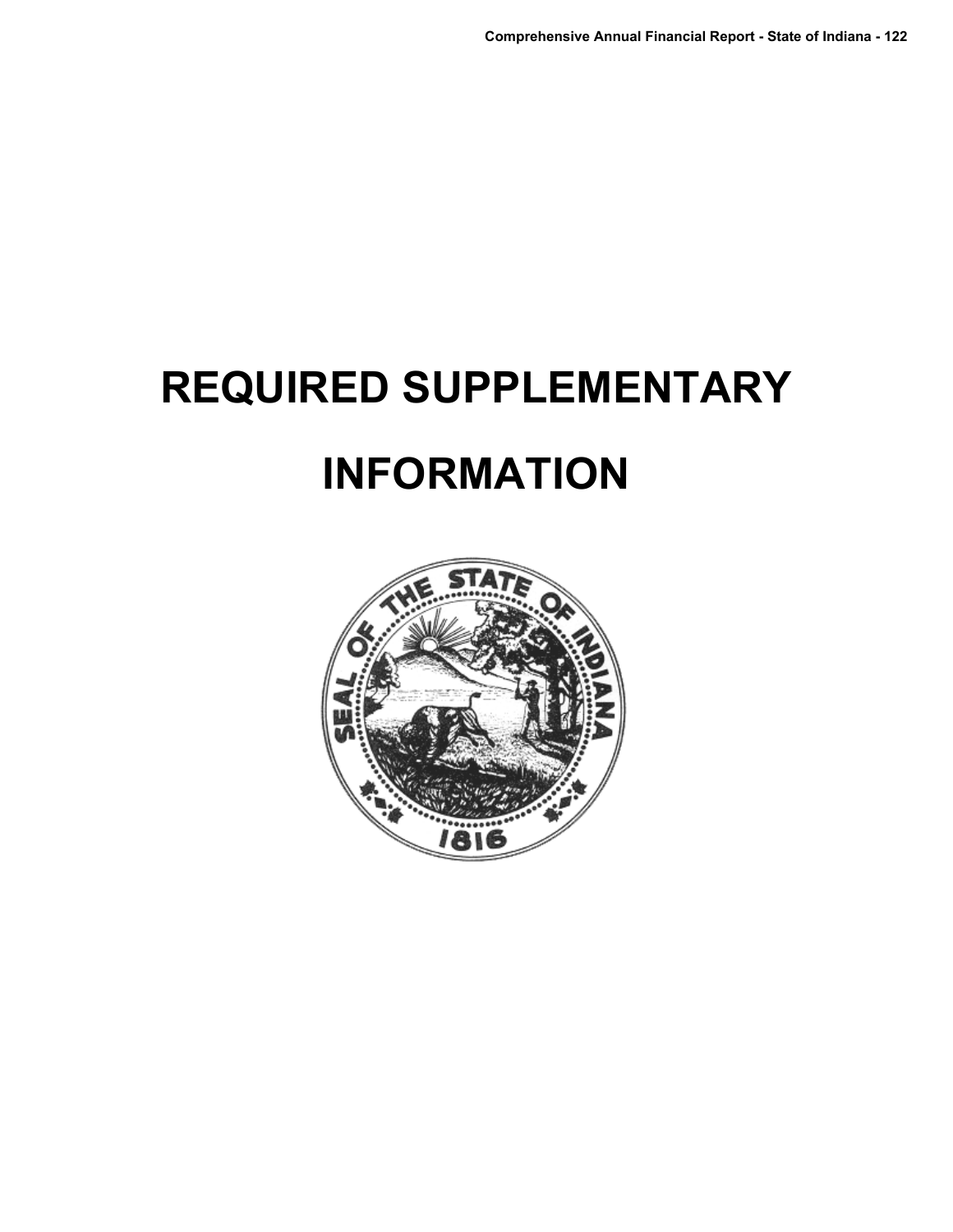## **Schedule of Funding Progress Employee Retirement Systems and Plans**

|                                       |    | Primary     |                                                                           |     |             |   |            |    |             |    |              |                               |
|---------------------------------------|----|-------------|---------------------------------------------------------------------------|-----|-------------|---|------------|----|-------------|----|--------------|-------------------------------|
| (amounts expressed in thousands)      |    | Government  | --- Discretely Presented Component Units-----------------------------<br> |     |             |   |            |    |             |    |              |                               |
|                                       |    | <b>SPRF</b> | PERF - State                                                              |     | <b>ECRF</b> |   | <b>JRS</b> |    | <b>PARF</b> |    | <b>LRS</b>   | TRF - Pre-<br>1996<br>Account |
|                                       |    |             |                                                                           |     |             |   |            |    |             |    |              |                               |
| Valuation Date: July 1, 2011          |    |             |                                                                           |     |             |   |            |    |             |    |              |                               |
| Actuarial value of assets             | \$ | 361,457     |                                                                           |     |             |   | ÷          |    | $\star$     |    | $\star$      |                               |
| Actuarial accrued liability (AAL)     |    | 470,852     |                                                                           |     | $\star$     |   | ÷          |    | $\star$     |    | $\star$      |                               |
| Excess of assets over (unfunded) AAL  |    | (109, 395)  |                                                                           |     |             |   |            |    |             |    |              |                               |
| Funded ratio                          |    | 77%         |                                                                           |     |             |   |            |    |             |    |              |                               |
| Covered payroll                       |    | 64,948      |                                                                           |     | ٠           |   | $\star$    |    | ٠           |    | ٠            |                               |
| Excess (unfunded) AAL as a percentage |    |             |                                                                           |     | $\star$     |   | $\star$    |    | $\star$     |    | $\star$      |                               |
| of covered payroll                    |    | $-168%$     |                                                                           |     |             |   |            |    |             |    |              |                               |
| Valuation Date: July 1, 2010          |    |             |                                                                           |     |             |   |            |    |             |    |              |                               |
| Actuarial value of assets             | S  | 363,487     | \$1,803,664                                                               | S   | 70,327      | S | 242,143    | \$ | 26,166      | \$ | 4,075        | \$5,382,410                   |
| Actuarial accrued liability (AAL)     |    | 447,064     | 2,678,031                                                                 |     | 97,862      |   | 364,123    |    | 49.174      |    | 4.909        | 16,282,066                    |
| Excess of assets over (unfunded) AAL  |    | (83, 577)   | (874, 367)                                                                |     | (27, 535)   |   | (121,980)  |    | (23,008)    |    | (834)        | (10,899,656)                  |
| Funded ratio                          |    | 81%         | 67%                                                                       |     | 72%         |   | 67%        |    | 53%         |    | 83%          | 33%                           |
| Covered payroll                       |    | 66,603      | 1,730,480                                                                 |     | 26,709      |   | 36.722     |    | 21,016      |    | $\star\star$ | 1,865,102                     |
| Excess (unfunded) AAL as a percentage |    |             |                                                                           |     |             |   |            |    |             |    |              |                               |
| of covered payroll                    |    | $-125%$     | $-51%$                                                                    |     | $-103%$     |   | $-332%$    |    | $-109%$     |    | $\star\star$ | $-584%$                       |
|                                       |    |             |                                                                           |     |             |   |            |    |             |    |              |                               |
| Valuation Date: July 1, 2009          |    |             |                                                                           |     |             |   |            |    |             |    |              |                               |
| Actuarial value of assets             | S  | 356,056     | \$2,121,550                                                               | S   | 68,170      | S | 240,954    | \$ | 26,467      | \$ | 4,730        | \$5,109,086                   |
| Actuarial accrued liability (AAL)     |    | 453,688     | 2,443,039                                                                 |     | 89,296      |   | 330,551    |    | 44,632      |    | 5,087        | 16,027,093                    |
| Excess of assets over (unfunded) AAL  |    | (97, 632)   | (321, 489)                                                                |     | (21, 126)   |   | (89, 597)  |    | (18, 165)   |    | (357)        | (10, 918, 007)                |
| Funded ratio                          |    | 78%         | 87%                                                                       |     | 76%         |   | 73%        |    | 59%         |    | 93%          | 32%                           |
| Covered payroll                       |    | 68,283      | 1,749,781                                                                 |     | 25,238      |   | 36,196     |    | 20,782      |    | $\star\star$ | 2,030,484                     |
| Excess (unfunded) AAL as a percentage |    |             |                                                                           |     |             |   |            |    |             |    |              |                               |
| of covered payroll                    |    | $-143%$     | $-18%$                                                                    |     | $-84%$      |   | $-248%$    |    | $-87%$      |    | $\star\star$ | -538%                         |
|                                       |    |             |                                                                           |     |             |   |            |    |             |    |              |                               |
| Valuation Date: July 1, 2008          |    |             |                                                                           |     |             |   |            |    |             |    |              |                               |
| Actuarial value of assets             | \$ | 386,873     | \$2,469,432                                                               | \$. | 65,375      | S | 234,881    | S  | 26,350      | \$ | 5.120        | \$5,953,991                   |
| Actuarial accrued liability (AAL)     |    | 438,460     | 2,513,791                                                                 |     | 77,177      |   | 338,749    |    | 38,069      |    | 5,039        | 15,792,305                    |
| Excess of assets over (unfunded) AAL  |    | (51, 587)   | (44, 359)                                                                 |     | (11, 802)   |   | (103, 868) |    | (11, 719)   |    | 81           | (9,838,314)                   |
| Funded ratio                          |    | 88%         | 98%                                                                       |     | 85%         |   | 69%        |    | 69%         |    | 102%         | 38%                           |
| Covered payroll                       |    | 65,421      | 1,661,248                                                                 |     | 21,333      |   | 33,729     |    | 20,617      |    | $***$        | 2,295,816                     |
| Excess (unfunded) AAL as a percentage |    |             |                                                                           |     |             |   |            |    |             |    | $\star\star$ |                               |
| of covered payroll                    |    | $-79%$      | -3%                                                                       |     | $-55%$      |   | $-308%$    |    | $-57%$      |    |              | -429%                         |

SPRF - State Police Retirement Fund

PERF - Public Employees' Retirement Fund

ECRF - Excise Police, Gaming Agent and Conservation Enforcement Officers' Retirement Fund (Administered by the PERF board of trustees)

JRS - Judges' Retirement System (Administered by the PERF board of trustees)

PARF - Prosecuting Attorneys' Retirement Fund (Administered by the PERF board of trustees) LRS - Legislators' Retirement System (Administered by the PERF board of trustees)

TRF - Teachers' Retirement Fund

\* Information not available

\*\* The benefit formula is determined based on service rather than compensation. July 1, 2010: The unfunded liability is expressed per active participant and there were 20<br>active participants. The unfunded liability per act active participants. The funding excess per active participant was (\$2,378).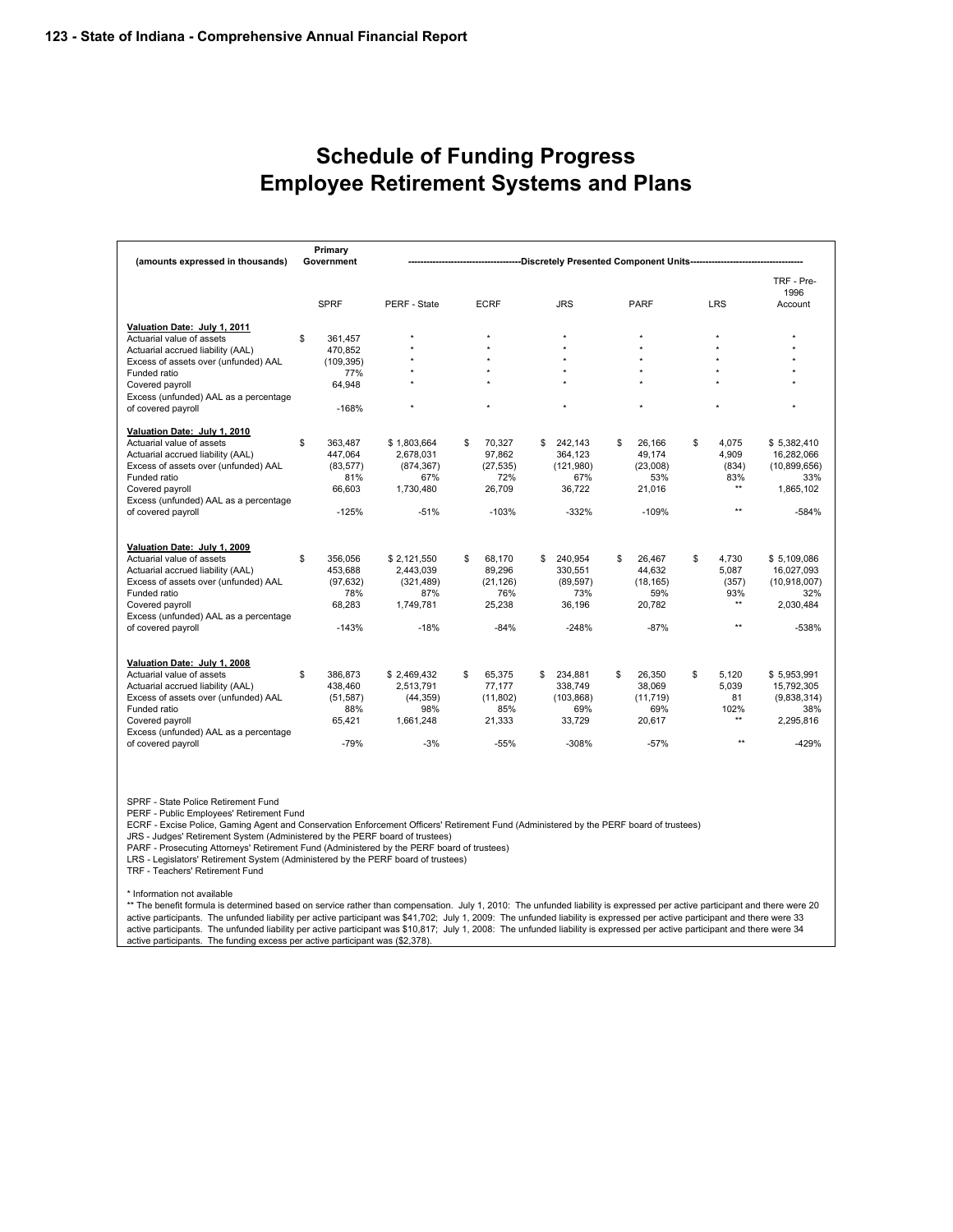|                                                       | <b>Schedule of Funding Progress</b><br><b>Other Postemployment Benefits</b><br>(dollar amounts in thousands) |                                            |    |                                                                     |    |                                                 |                              |                        |                                                                         |  |  |  |
|-------------------------------------------------------|--------------------------------------------------------------------------------------------------------------|--------------------------------------------|----|---------------------------------------------------------------------|----|-------------------------------------------------|------------------------------|------------------------|-------------------------------------------------------------------------|--|--|--|
| <b>Actuarial</b><br><b>Valuation</b><br>Date          |                                                                                                              | <b>Actuarial</b><br>Value of<br>Assets (a) |    | <b>Actuarial</b><br><b>Accrued</b><br><b>Liability (AAL)</b><br>(b) |    | <b>Unfunded</b><br><b>AAL (UAAL)</b><br>$(b-a)$ | <b>Funded Ratio</b><br>(a/b) | Covered<br>Payroll (c) | <b>UAAL</b> as a<br>Percentage of<br>Covered<br>Payroll ((b-<br>$a/C$ ) |  |  |  |
| <b>State Personnel Healthcare Plan</b>                |                                                                                                              |                                            |    |                                                                     |    |                                                 |                              |                        |                                                                         |  |  |  |
| 6/30/2010                                             | \$                                                                                                           | 14,007                                     | \$ | 37,733                                                              | \$ | 23,726                                          | 37.1%                        | N/A                    | N/A                                                                     |  |  |  |
| 6/30/2009                                             | \$                                                                                                           |                                            | \$ | 51.306                                                              | \$ | 51.306                                          | 0.0%                         | N/A                    | N/A                                                                     |  |  |  |
| 6/30/2008                                             | \$                                                                                                           |                                            | \$ | 67.405                                                              | \$ | 67,405                                          | 0.0%                         | N/A                    | N/A                                                                     |  |  |  |
| Legislature's Healthcare Plan                         |                                                                                                              |                                            |    |                                                                     |    |                                                 |                              |                        |                                                                         |  |  |  |
| 6/30/2010                                             | \$                                                                                                           |                                            | \$ | 9.092                                                               | \$ | 9.092                                           | $0.0\%$                      | N/A                    | N/A                                                                     |  |  |  |
| 6/30/2009                                             | \$                                                                                                           |                                            | \$ | 8.402                                                               | \$ | 8.402                                           | $0.0\%$                      | N/A                    | N/A                                                                     |  |  |  |
| 6/30/2008                                             | \$                                                                                                           |                                            | \$ | 8.009                                                               | \$ | 8.009                                           | 0.0%                         | N/A                    | N/A                                                                     |  |  |  |
| Indiana State Police Healthcare Plan                  |                                                                                                              |                                            |    |                                                                     |    |                                                 |                              |                        |                                                                         |  |  |  |
| 6/30/2010                                             | \$                                                                                                           | 5.280                                      | \$ | 306,132                                                             | \$ | 300,852                                         | 1.7%                         | N/A                    | N/A                                                                     |  |  |  |
| 6/30/2009                                             | \$                                                                                                           |                                            | \$ | 407.846                                                             | \$ | 407.846                                         | 0.0%                         | N/A                    | N/A                                                                     |  |  |  |
| 6/30/2008                                             | \$                                                                                                           |                                            | \$ | 341.923                                                             | \$ | 341,923                                         | 0.0%                         | N/A                    | N/A                                                                     |  |  |  |
| <b>Conservation and Excise Police Healthcare Plan</b> |                                                                                                              |                                            |    |                                                                     |    |                                                 |                              |                        |                                                                         |  |  |  |
| 6/30/2010                                             | \$                                                                                                           |                                            | \$ | 49,510                                                              | \$ | 49,510                                          | 0.0%                         | N/A                    | N/A                                                                     |  |  |  |
| 6/30/2009                                             | \$                                                                                                           |                                            | \$ | 57,305                                                              | \$ | 57,305                                          | $0.0\%$                      | N/A                    | N/A                                                                     |  |  |  |
| 6/30/2008                                             | \$                                                                                                           |                                            | \$ | 45,308                                                              | \$ | 45,308                                          | 0.0%                         | N/A                    | N/A                                                                     |  |  |  |
|                                                       |                                                                                                              |                                            |    |                                                                     |    |                                                 |                              |                        |                                                                         |  |  |  |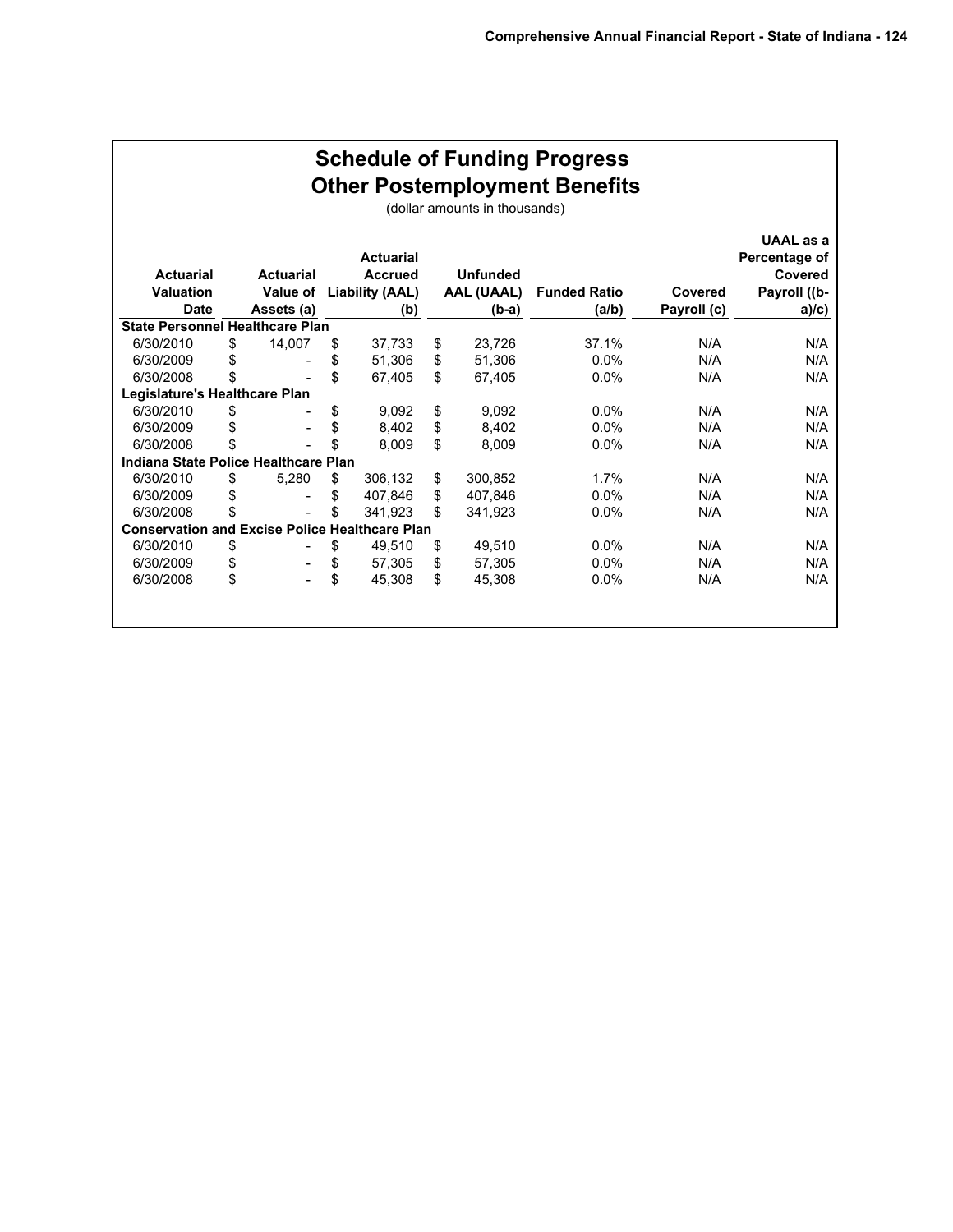|                                                                                                      |                              |                        |        | Percentage          | Contributed              | $00.0\%$ | 100.0%                   | 00.0%  |
|------------------------------------------------------------------------------------------------------|------------------------------|------------------------|--------|---------------------|--------------------------|----------|--------------------------|--------|
|                                                                                                      | Retiree Health Benefit Trust | Fund                   | Annual | Required            | Contribution             | 52,075   | 55,502                   | 67,213 |
|                                                                                                      |                              |                        |        | Required Percentage | Contributed              | 30.2%    | 24.3%                    | 23.5%  |
|                                                                                                      | Conservation and Excise      | Police Healthcare Plan | Annual |                     | Contribution             | 4,423    | 5,373                    | 4,178  |
| Schedule of Employer Contributions<br>Other Postemployment Benefits<br>(dollar amounts in thousands) |                              |                        |        | Percentage          | Contributed              | 45.7%    | 21.4%                    | 22.4%  |
|                                                                                                      | Indiana State Police         | Healthcare Plan        | Annual | Required            | Contribution             | 30,155   | 42,106                   | 35,271 |
|                                                                                                      |                              | Health care Plan       |        | Percentage          | Contributed              | 62.8%    | 60.3%                    | 60.6%  |
|                                                                                                      |                              | -egislature's          | Annual | Required            | Contribution             | 561      | 519                      | 497    |
|                                                                                                      |                              |                        |        | Percentage          |                          |          | 362.8%<br>30.4%<br>23.3% |        |
|                                                                                                      | State Personnel              | Healthcare Plan        | Annual | Required            | Contribution Contributed |          | 4,664<br>6,292<br>7,716  |        |
|                                                                                                      |                              |                        | Year   | Ended               | June 30                  |          | <u>ភ្នំ 3</u><br>ភូមិ 8  |        |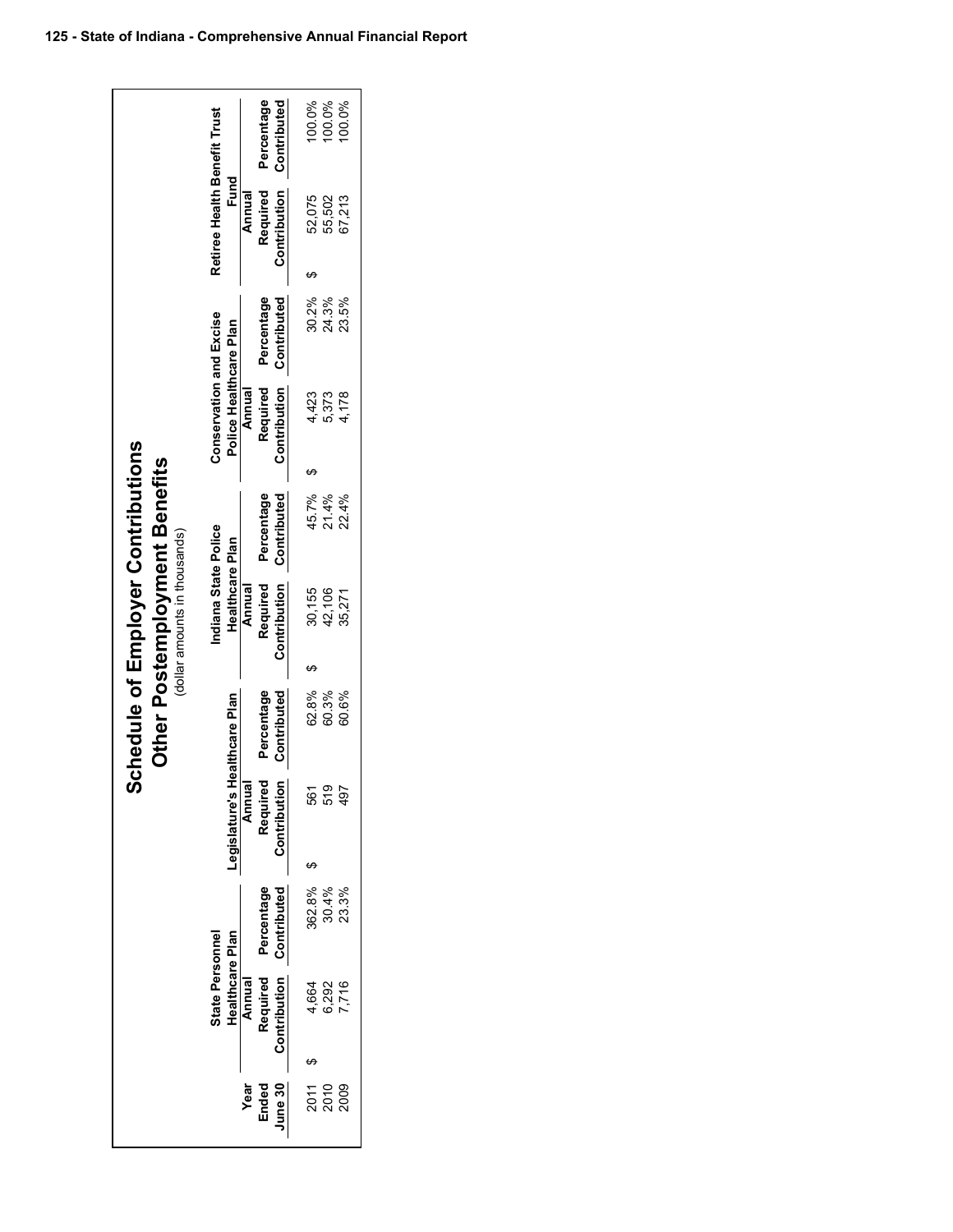### **Budgetary Information**

The Governor submits a budget biennially to be adopted by the General Assembly for the ensuing two-year period. The budget covers the general fund and most special revenue funds, but excludes the Armory Board and the Recreation funds at State institutions. The General Assembly enacts the budget through passage of specific appropriations. Appropriations for programs funded from special revenue funds may allow expenditures in excess of original appropriations to the extent that revenues collected exceed estimated revenues.

The original budget is composed of the budget bill and continuing appropriations. The budget bill is enacted as the Appropriations Act that the Governor may veto, subject to legislative override. Continuing appropriations report budgeted expenditures as equal to the amount of revenues received during the year plus any balances carried forward from the previous year as determined by statute. Except as specifically provided by statute, appropriations or any part thereof remaining unexpended and unencumbered at the close of any fiscal year will lapse and be returned to the fund from which it was appropriated.

The final budget is composed of budgeted amounts as adopted and as amended by supplemental appropriations or appropriation transfers that were necessary during the current year. The State Board of Finance, which consists of the Governor, Auditor of State and Treasurer of State, is empowered to transfer appropriations from one agency of the State to another, with the exception of trust funds. The State Budget Agency may transfer, assign, and reassign almost any appropriation, except those restricted by law; but only when the uses and purposes of the funds concur. Excess general fund revenue is used to cover non-budgeted recurring expenditures and overdrafts of budgeted amounts at the end of the current year, or is carried forward to the next year in the State's reserve funds to provide a cushion against a potential downturn in general fund revenue. Capital appropriations are released by the State Budget Agency after approval by the State Budget Committee (if equal to or greater than \$100,000) or by the State Budget Agency via administrative action (if less than \$100,000). In addition, expenditures under many federal grants are required to be spent before they are reimbursed by the federal government. These actions are considered supplemental appropriations; therefore, expenditures do not exceed appropriations for individual funds.

The legal level of budgetary control (the level on which expenditures may not legally exceed appropriations) is maintained at the fund level by the State Budget Agency. When budgets are submitted for each fund, certain recurring expenditures are not budgeted (e.g., tort claims) according to instructions from the State Budget Agency to the various agencies. The Budget Agency monitors all funds regularly in addition to monitoring excess general fund revenue that will be available at the end of the fiscal year to cover non-budgeted, recurring expenditures or to increase the level of state reserves.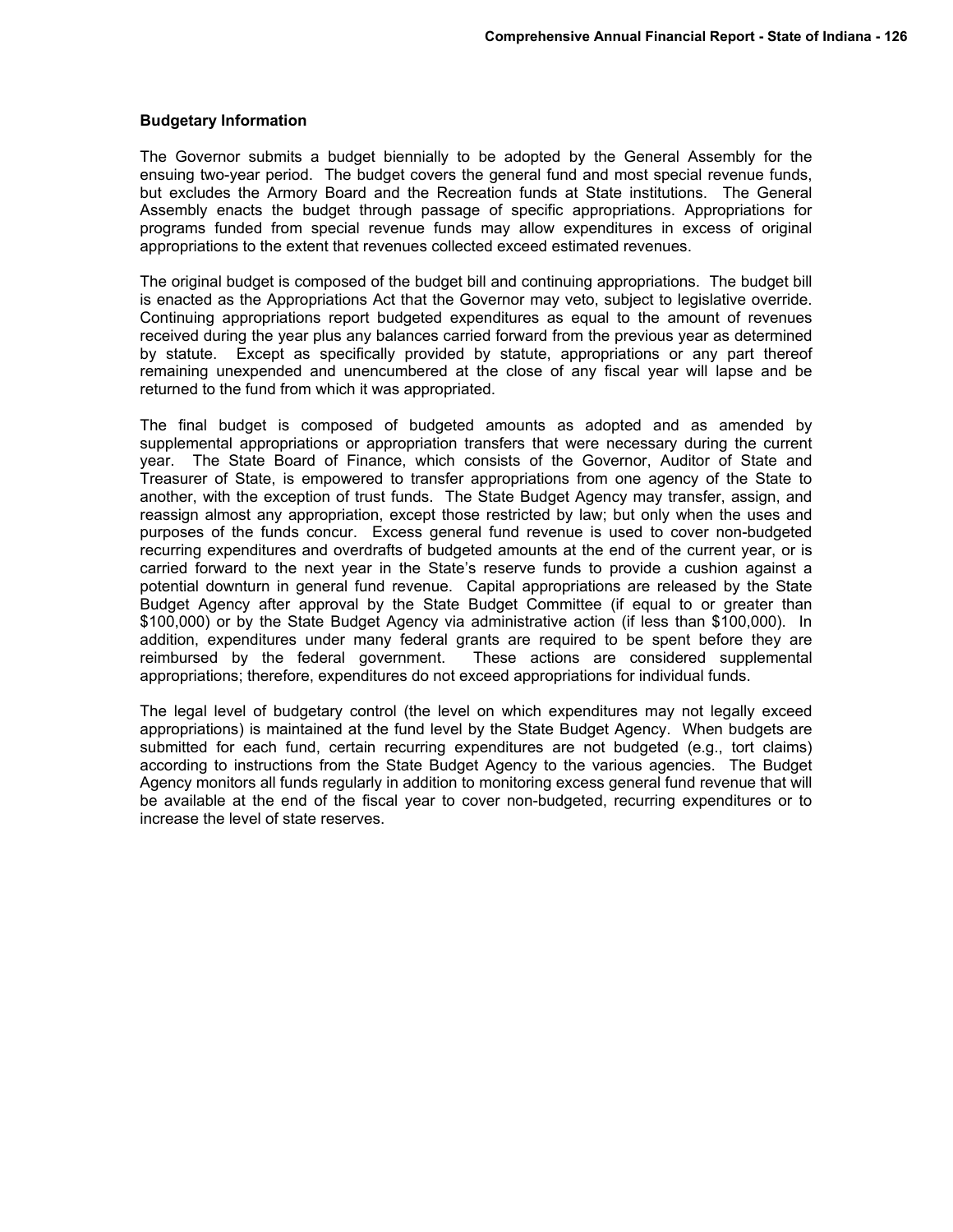#### **State of Indiana Combining Schedule of Revenues, Expenditures and Changes in Fund Balances - Budget and Actual (Budgetary Basis) For the Year Ended June 30, 2011 (amounts expressed in thousands)**

|                                              |    |               | <b>General Fund</b> |    |               |                     |
|----------------------------------------------|----|---------------|---------------------|----|---------------|---------------------|
|                                              |    |               |                     |    |               | Variance to         |
|                                              |    | <b>Budget</b> |                     |    | Actual        | <b>Final Budget</b> |
| Revenues:                                    |    | Original      | <b>Final</b>        |    |               |                     |
| Taxes:                                       |    |               |                     |    |               |                     |
| Income                                       | \$ | 5,366,326     | 5,366,326<br>\$     | S  | 5,418,508     | \$<br>52,182        |
| Sales                                        |    | 6,438,400     | 6,438,400           |    | 6,220,101     | (218, 299)          |
| Fuels                                        |    |               |                     |    |               |                     |
| Gaming                                       |    | 660,700       | 660,700             |    | 94,064        | (566, 636)          |
| Inheritance                                  |    | 167,500       | 167,500             |    | 148,944       | (18, 556)           |
| Alcohol and tobacco                          |    | 295,904       | 295,904             |    | 283,622       | (12, 282)           |
| Insurance                                    |    | 177,200       | 177,200             |    | 185,439       | 8,239               |
| Other                                        |    | 267,255       | 267,255             |    | 234,468       | (32, 787)           |
| <b>Total taxes</b>                           |    | 13,373,285    | 13,373,285          |    | 12,585,146    | (788, 139)          |
| Current service charges                      |    | 164,488       | 164,488             |    | 216,759       | 52,271              |
| Investment income                            |    | 65,077        | 65,077              |    | 23,105        | (41, 972)           |
| Sales/rents                                  |    | 994           | 994                 |    | 1,094         | 100                 |
| Grants                                       |    |               |                     |    | 58,808        | 58,808              |
| Other                                        |    | 27,955        | 27,955              |    | 34,189        | 6,234               |
| Total revenues                               |    | 13,631,799    | 13,631,799          |    | 12,919,101    | (712, 698)          |
| <b>Expenditures:</b>                         |    |               |                     |    |               |                     |
| Current:                                     |    |               |                     |    |               |                     |
| General government                           |    | 1,005,612     | 1,354,609           |    | 1,011,738     | 342,871             |
| Public safety                                |    | 812,542       | 838.473             |    | 682,828       | 155,645             |
| Health                                       |    | 70,134        | 59,061              |    | 47,683        | 11,378              |
| Welfare                                      |    | 3,147,446     | 3,457,128           |    | 625.003       | 2,832,125           |
| Conservation, culture and development        |    | 128,385       | 187,507             |    | 67,646        | 119,861             |
| Education                                    |    | 9,078,909     | 9,100,352           |    | 8,717,811     | 382,541             |
| Transportation                               |    | 1,650         | 4,236               |    | 1,762         | 2,474               |
| Total expenditures                           |    | 14,244,678    | 15,001,366          |    | 11, 154, 471  | 3,846,895           |
| Excess of revenues over (under) expenditures |    | (612, 879)    | (1,369,567)         |    | 1,764,630     | (3, 134, 197)       |
| Other financing sources (uses):              |    |               |                     |    |               |                     |
| Total other financing sources (uses)         |    | (1,347,407)   | (1, 347, 407)       |    | (1, 347, 407) |                     |
| Net change in fund balances                  | S  | (1,960,286)   | \$ (2,716,974)      |    | 417,223       | 3,134,197<br>\$     |
| Fund balances July 1, as restated            |    |               |                     |    | 1,534,236     |                     |
| Fund balances June 30                        |    |               |                     | \$ | 1,951,459     |                     |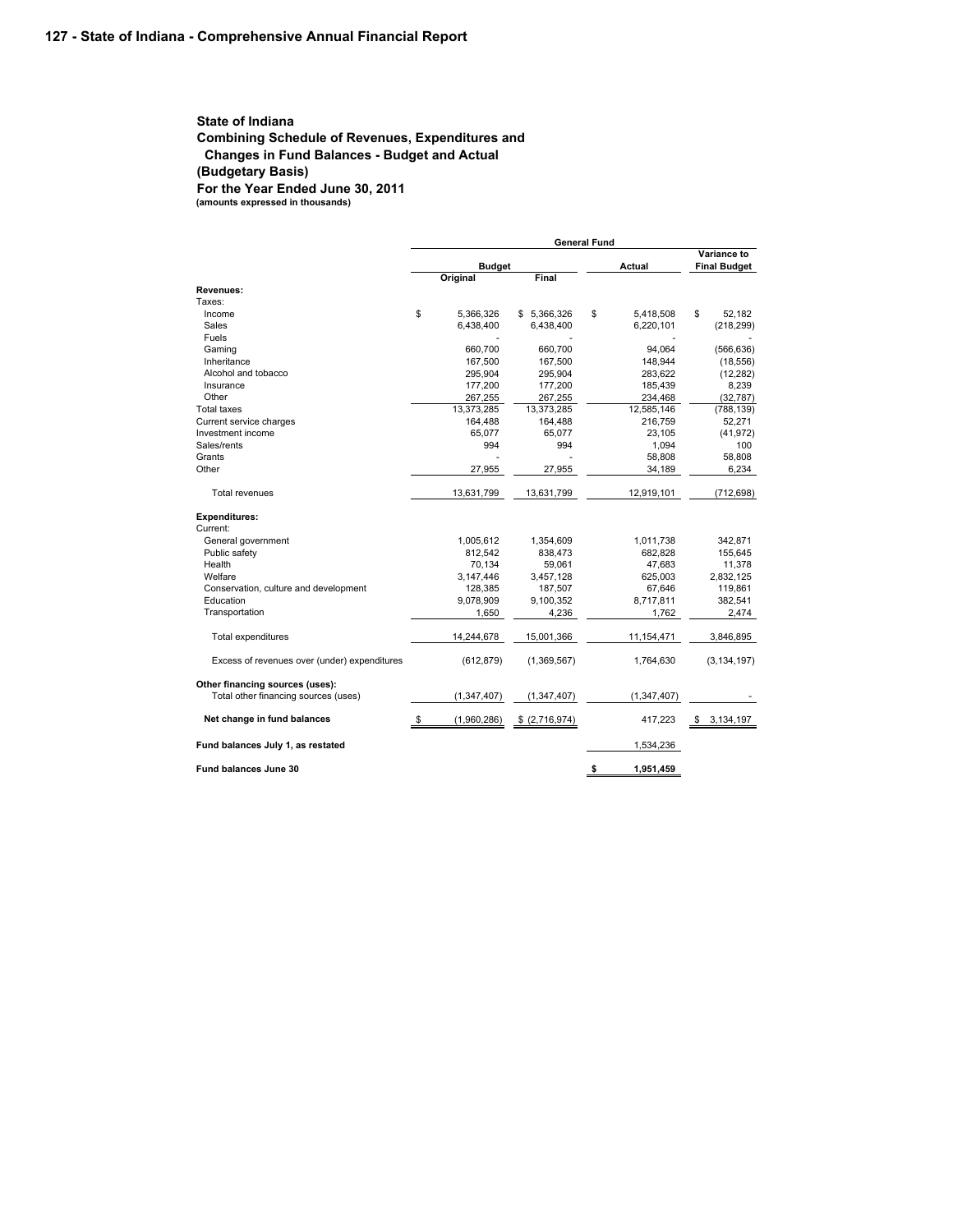|                     |             | <b>Major Moves Construction Fund</b> |                  |                     | <b>Public Welfare-Medicaid Assistance</b> |                |               |    |
|---------------------|-------------|--------------------------------------|------------------|---------------------|-------------------------------------------|----------------|---------------|----|
| Variance to         |             |                                      |                  | Variance to         |                                           |                |               |    |
| <b>Final Budget</b> | Actual      |                                      | <b>Budget</b>    | <b>Final Budget</b> | Actual                                    |                | <b>Budget</b> |    |
|                     |             | Final                                | Original         |                     |                                           | Final          | Original      |    |
| \$                  | \$          | \$                                   | \$               | \$                  | \$                                        | \$             |               | \$ |
|                     |             |                                      |                  |                     |                                           |                |               |    |
|                     |             |                                      |                  |                     |                                           |                |               |    |
|                     |             |                                      |                  |                     |                                           |                |               |    |
|                     |             |                                      |                  |                     |                                           |                |               |    |
|                     |             |                                      |                  |                     |                                           |                |               |    |
|                     |             |                                      |                  |                     |                                           |                |               |    |
|                     |             |                                      |                  | 230,280             | 230,923                                   | 643            | 643           |    |
| (63, 914)           | 156,980     | 220,894                              | 220,894          |                     |                                           |                |               |    |
|                     |             |                                      |                  |                     |                                           |                |               |    |
|                     |             |                                      |                  | 347,257             | 4,441,972                                 | 4,094,715      | 4,094,715     |    |
|                     |             |                                      |                  | 4                   | 4                                         |                |               |    |
| (63, 914)           | 156,980     | 220,894                              | 220,894          | 577,541             | 4,672,899                                 | 4,095,358      | 4,095,358     |    |
|                     |             |                                      |                  |                     |                                           |                |               |    |
|                     |             |                                      |                  |                     |                                           |                |               |    |
|                     |             |                                      |                  |                     |                                           |                |               |    |
|                     |             |                                      |                  | 1,516,115           | 6,130,473                                 | 7,646,588      |               |    |
|                     |             |                                      |                  |                     |                                           |                |               |    |
| 644,235             | 40,381      | 684,616                              | 535,000          |                     |                                           |                |               |    |
| 644,235             | 40,381      | 684,616                              | 535,000          | 1,516,115           | 6,130,473                                 | 7,646,588      |               |    |
| (580, 321)          | 116,599     | (463, 722)                           | (314, 106)       | (2,093,656)         | (1,457,574)                               | (3, 551, 230)  | 4,095,358     |    |
|                     | (397, 627)  | (397, 627)                           | (397, 627)       |                     | 1,479,523                                 | 1,479,523      | 1,479,523     |    |
| 580,321<br>\$       | (281, 028)  | (861, 349)<br>\$                     | (711, 733)<br>\$ | \$2,093,656         | 21,949                                    | \$ (2,071,707) | 5,574,881     | \$ |
|                     | 1,983,922   |                                      |                  |                     | 97,998                                    |                |               |    |
|                     | \$1,702,894 |                                      |                  |                     | 119,947<br>\$                             |                |               |    |

continued on next page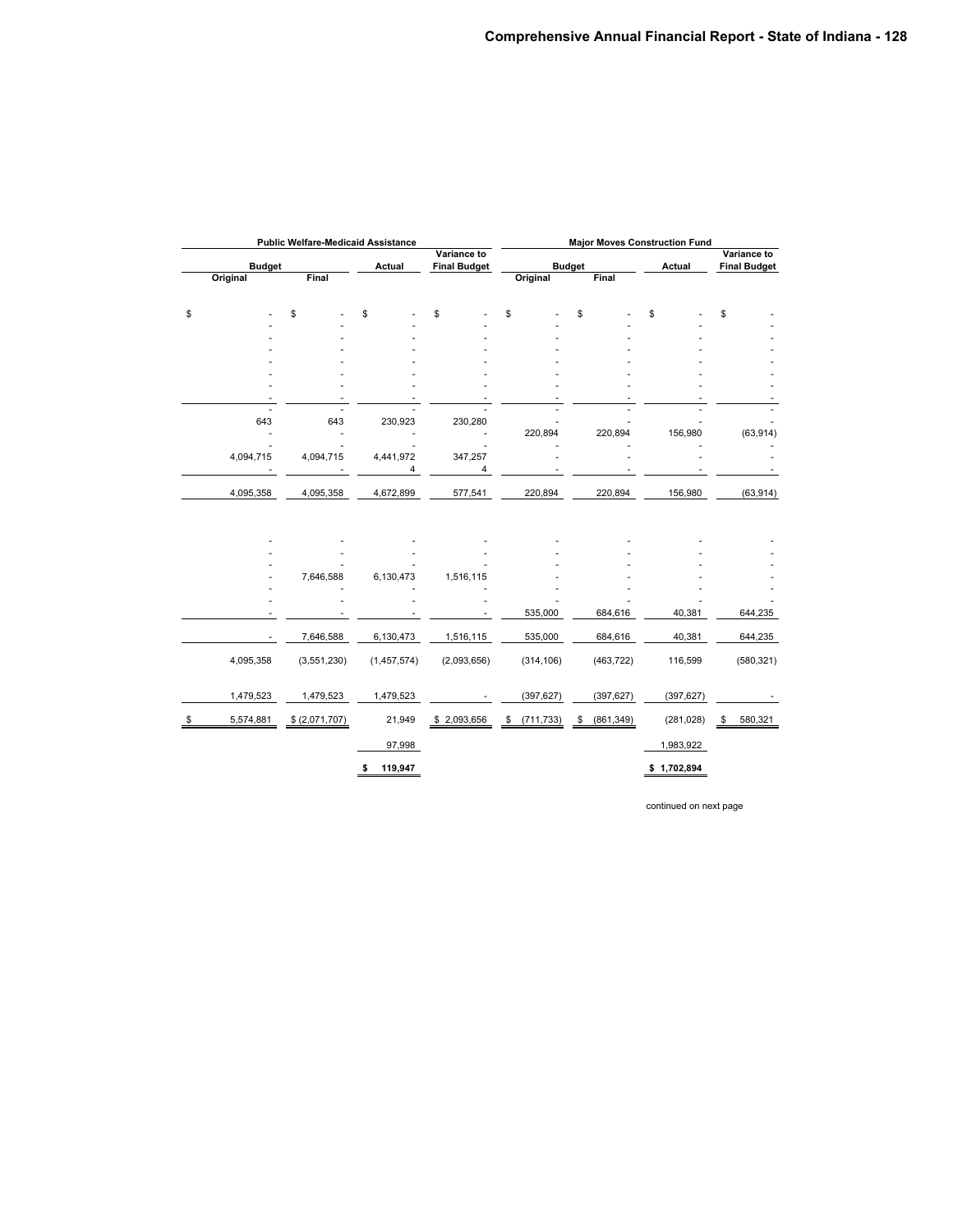### **State of Indiana Combining Schedule of Revenues, Expenditures and**

**Changes in Fund Balances - Budget and Actual**

**(Budgetary Basis)**

**For the Year Ended June 30, 2011**

**(amounts expressed in thousands)**

|                                                                         |                | ARRA of 2009 Fund |                  |                                    |  |  |
|-------------------------------------------------------------------------|----------------|-------------------|------------------|------------------------------------|--|--|
|                                                                         |                | <b>Budget</b>     | Actual           | Variance to<br><b>Final Budget</b> |  |  |
|                                                                         | Original       | <b>Final</b>      |                  |                                    |  |  |
| Revenues:                                                               |                |                   |                  |                                    |  |  |
| Taxes:                                                                  |                |                   |                  |                                    |  |  |
| Income                                                                  | \$             | \$                | \$               | \$                                 |  |  |
| Sales                                                                   |                |                   |                  |                                    |  |  |
| Fuels                                                                   |                |                   |                  |                                    |  |  |
| Gaming                                                                  |                |                   |                  |                                    |  |  |
| Inheritance                                                             |                |                   |                  |                                    |  |  |
| Alcohol and tobacco                                                     |                |                   |                  |                                    |  |  |
| Insurance                                                               |                |                   |                  |                                    |  |  |
| Other                                                                   |                |                   |                  |                                    |  |  |
| <b>Total taxes</b>                                                      |                |                   | 1                | 1                                  |  |  |
| Current service charges                                                 |                |                   | 252              | 252                                |  |  |
| Investment income                                                       |                |                   |                  |                                    |  |  |
| Sales/rents                                                             |                |                   |                  |                                    |  |  |
| Grants                                                                  | 1,547,508      | 1,547,508         | 1,180,443        | (367,065)                          |  |  |
| Other                                                                   | 98             | 98                |                  | (98)                               |  |  |
| <b>Total revenues</b>                                                   | 1,547,606      | 1,547,606         | 1,180,696        | (366, 910)                         |  |  |
| <b>Expenditures:</b>                                                    |                |                   |                  |                                    |  |  |
| Current:                                                                |                |                   |                  |                                    |  |  |
| General government                                                      | (517, 438)     | (371, 071)        | 324,087          | (695, 158)                         |  |  |
| Public safety<br>Health                                                 | 7,518<br>5,744 | 20,583<br>42,875  | 15,335<br>10,627 | 5,248<br>32,248                    |  |  |
| Welfare                                                                 | 2,119          | 1,177,007         | 335,319          | 841,688                            |  |  |
| Conservation, culture and development                                   | 13,771         | 67,163            | 47,158           | 20,005                             |  |  |
| Education                                                               | 160            | 384,682           | 163,672          | 221,010                            |  |  |
| Transportation                                                          | 620,737        | 873,434           | 280,403          | 593,031                            |  |  |
|                                                                         |                |                   |                  |                                    |  |  |
| Total expenditures                                                      | 132,611        | 2,194,673         | 1,176,601        | 1,018,072                          |  |  |
| Excess of revenues over (under) expenditures                            | 1,414,995      | (647,067)         | 4,095            | (651, 162)                         |  |  |
|                                                                         |                |                   |                  |                                    |  |  |
| Other financing sources (uses):<br>Total other financing sources (uses) | 488            | 488               | 488              |                                    |  |  |
|                                                                         |                |                   |                  |                                    |  |  |
| Net change in fund balances                                             | \$1,415,483    | \$<br>(646, 579)  | 4,583            | 651,162<br>\$                      |  |  |
| Fund balances July 1, as restated                                       |                |                   | (193)            |                                    |  |  |
| Fund balances June 30                                                   |                |                   | 4,390<br>\$      |                                    |  |  |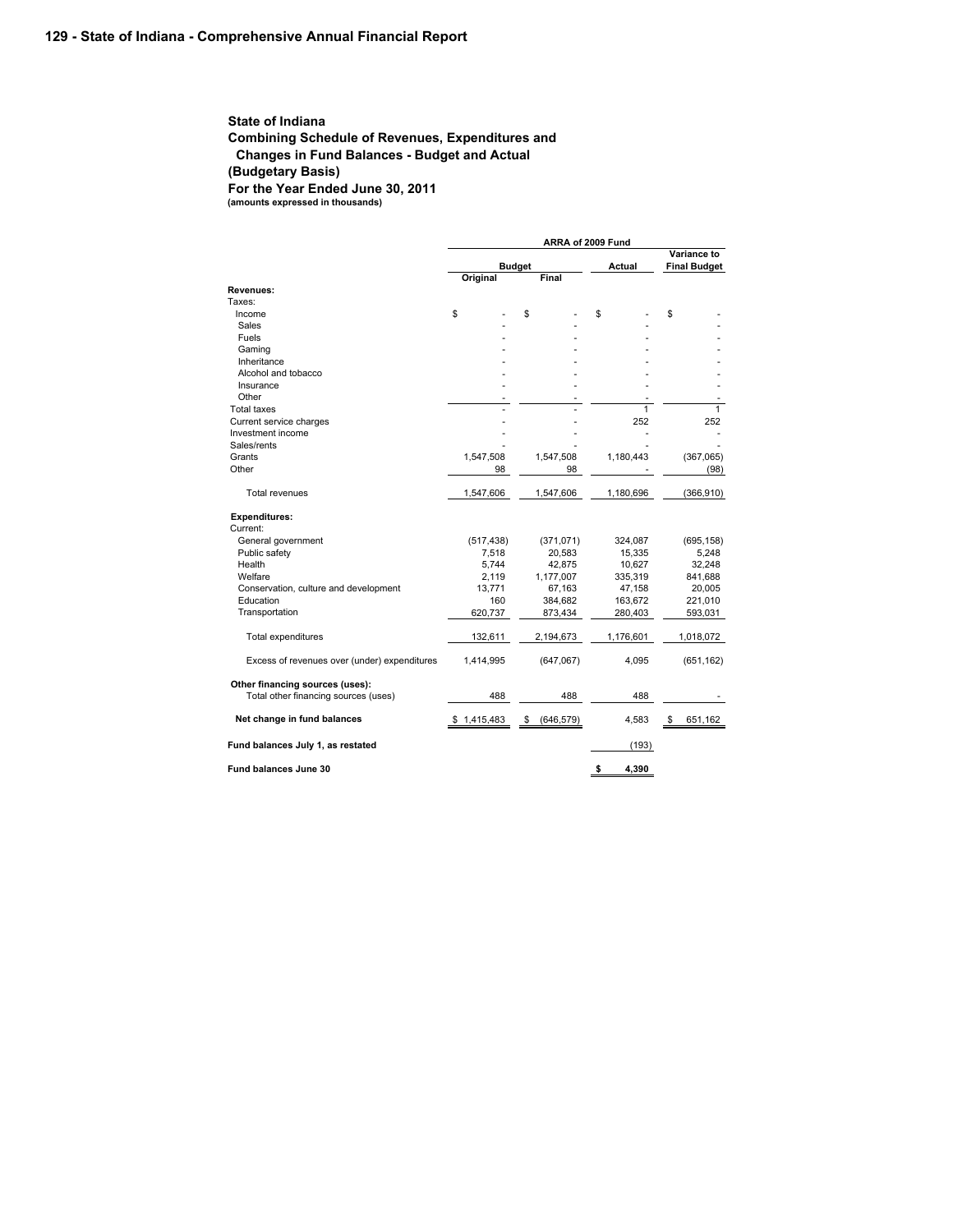|            |                |                | U.S. Department of Transportation Fund |                     |              | U.S. Department of Health and Human Services Fund |                     |                        |  |  |  |
|------------|----------------|----------------|----------------------------------------|---------------------|--------------|---------------------------------------------------|---------------------|------------------------|--|--|--|
|            |                |                |                                        | Variance to         |              |                                                   |                     | Variance to            |  |  |  |
|            | <b>Budget</b>  |                | Actual                                 | <b>Final Budget</b> |              | <b>Budget</b>                                     | Actual              | <b>Final Budget</b>    |  |  |  |
| Original   |                | Final          |                                        |                     | Original     | Final                                             |                     |                        |  |  |  |
| \$         |                | \$             | \$                                     | \$                  | \$           | \$                                                | \$                  | \$                     |  |  |  |
|            |                |                |                                        |                     |              |                                                   |                     |                        |  |  |  |
|            |                |                |                                        |                     |              |                                                   |                     |                        |  |  |  |
|            |                |                |                                        |                     |              |                                                   |                     |                        |  |  |  |
|            |                |                |                                        |                     |              |                                                   |                     |                        |  |  |  |
|            |                |                |                                        |                     | 44           | 44                                                |                     | (44)                   |  |  |  |
|            |                |                |                                        |                     | 44           | 44                                                |                     | (44)                   |  |  |  |
|            | 3              | 3              | 183                                    | 180                 | 589          | 589                                               | 744                 | 155                    |  |  |  |
|            |                |                |                                        |                     | 11<br>÷,     | 11                                                | ÷<br>$\overline{7}$ | (11)<br>$\overline{7}$ |  |  |  |
| 801,468    |                | 801,468        | 883,530                                | 82,062              | 1,083,762    | 1,083,762                                         | 1,067,950           | (15, 812)              |  |  |  |
|            | 36             | 36             | 11                                     | (25)                | 8,352        | 8,352                                             | 4,067               | (4, 285)               |  |  |  |
| 801,507    |                | 801,507        | 883,724                                | 82,217              | 1,092,758    | 1,092,758                                         | 1,072,768           | (19,990)               |  |  |  |
|            |                |                |                                        |                     |              |                                                   |                     |                        |  |  |  |
|            | $\overline{2}$ | 1,360          | 527                                    | 833                 | 258          | 21,802                                            | 11,999              | 9,803                  |  |  |  |
| 5,237      |                | 63,475         | 20,743                                 | 42,732              | 1,691        | 11,430                                            | 4,895               | 6,535                  |  |  |  |
|            |                |                |                                        |                     | 22,207       | 337,390                                           | 142,750             | 194,640                |  |  |  |
| 3,018      |                | ٠<br>4,609     | 1,351                                  | ٠<br>3,258          | 234,343<br>٠ | 1,991,495                                         | 1,240,498           | 750,997                |  |  |  |
|            |                |                |                                        |                     | 864          | 3,130                                             | 1,444               | 1,686                  |  |  |  |
| 1,308,360  |                | 3,506,035      | 984,985                                | 2,521,050           |              |                                                   |                     |                        |  |  |  |
| 1,316,617  |                | 3,575,479      | 1,007,606                              | 2,567,873           | 259,363      | 2,365,247                                         | 1,401,586           | 963,661                |  |  |  |
| (515, 110) |                | (2,773,972)    | (123, 882)                             | (2,650,090)         | 833,395      | (1,272,489)                                       | (328, 818)          | (943, 671)             |  |  |  |
| 386,817    |                | 386,817        | 386,817                                |                     | 313,418      | 313,418                                           | 313,418             |                        |  |  |  |
| (128, 293) |                | \$ (2,387,155) | 262,935                                | \$2,650,090         | \$1,146,813  | (959, 071)<br>\$                                  | (15,400)            | 943,671<br>\$          |  |  |  |
|            |                |                | (119, 461)                             |                     |              |                                                   | (125, 750)          |                        |  |  |  |
|            |                |                |                                        |                     |              |                                                   |                     |                        |  |  |  |
|            |                |                | 143,474<br>\$                          |                     |              |                                                   | (141, 150)          |                        |  |  |  |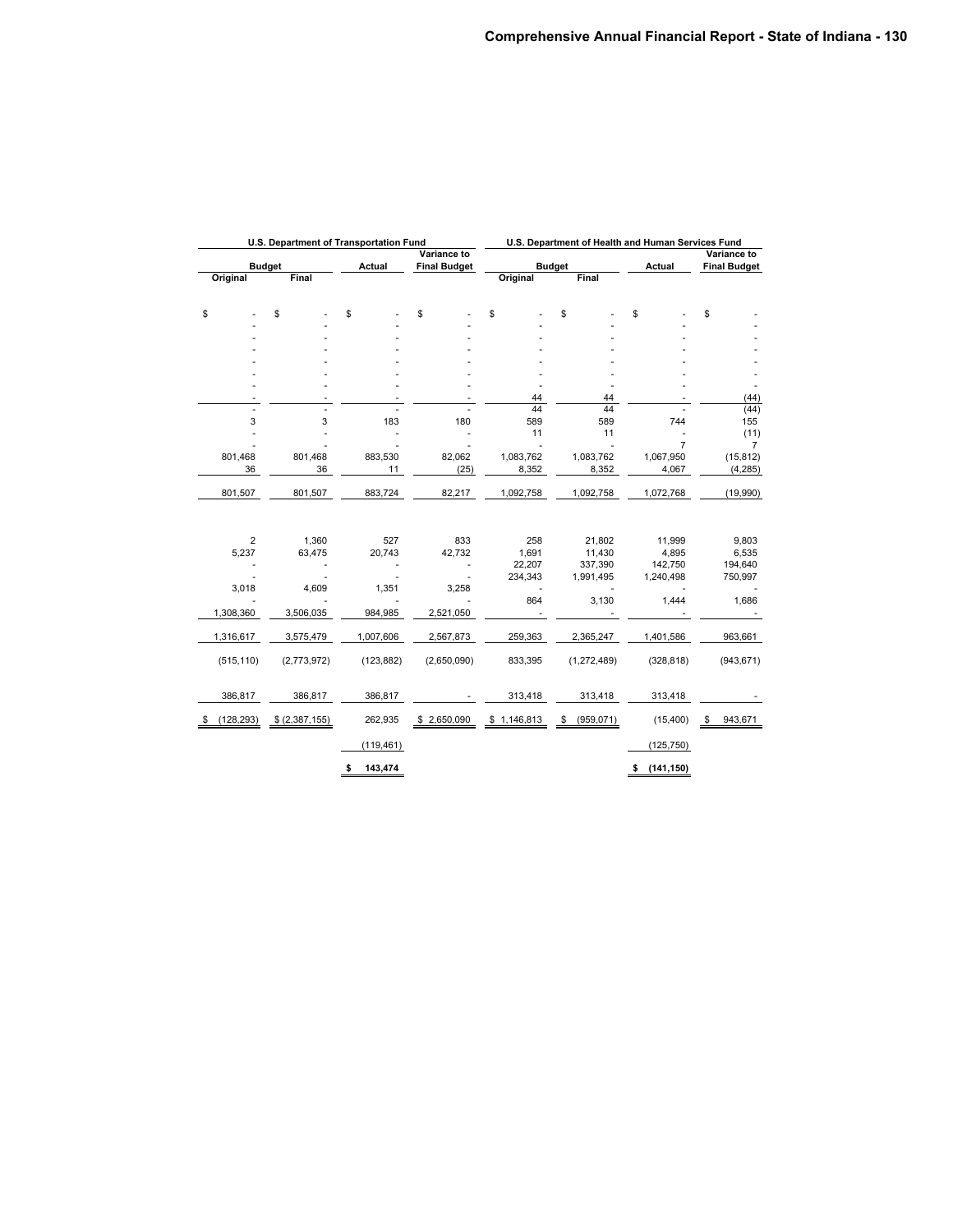**Budget/GAAP Reconciliation Budget/GAAP Reconciliation Major Funds Major Funds**

The cash basis of accounting (budgetary basis) is applied to each budget. The budgetary basis differs<br>from GAAP. The major differences between budgetary (non-GAAP) basis and GAAP basis are: The cash basis of accounting (budgetary basis) is applied to each budget. The budgetary basis differs from GAAP. The major differences between budgetary (non-GAAP) basis and GAAP basis are:

| (amounts expressed in thousands)                                                                                        |   | GENERAL FUND | PUBLIC WELFARE-<br><b>MEDICAID ASSIS</b> |          | CONSTRUCTION<br><b>MAJOR MOVES</b><br><b>POND</b> | 2009 ARRA FUND |            | U.S. DEPARTMENT<br><b>TRANSPORTATION</b><br>ő |   | U.S. DEPARTMENT<br>OF HEALTH AND<br><b>HUMAN</b> |    | Total   |
|-------------------------------------------------------------------------------------------------------------------------|---|--------------|------------------------------------------|----------|---------------------------------------------------|----------------|------------|-----------------------------------------------|---|--------------------------------------------------|----|---------|
| Net change in fund balances<br>(budgetary basis)                                                                        | ↮ | 417,223      | 21,949<br>မာ                             | ↮        | (281, 028)                                        | ↮              | ↮<br>4,583 | 262,935                                       | ↮ | (15,400)                                         | မာ | 410,262 |
| Adjustments necessary to convert<br>budgetary basis to a GAAP basis<br>the results of operations on a<br>are:           |   |              |                                          |          |                                                   |                |            |                                               |   |                                                  |    |         |
| earned (GAAP) as opposed to<br>Revenues are recorded when<br>when cash is received<br>(budgetary)                       |   | 80,928       | 34,920                                   |          | (43, 115)                                         | (82, 798)      |            | (1,533)                                       |   | 164,720                                          |    | 153,122 |
| the liability is incurred (GAAP) as<br>Expenditures are recorded when<br>opposed to when payment is<br>made (budgetary) |   | 50,741       | 57,485                                   |          | (228)                                             | 38,304         |            | (17, 995)                                     |   | (14, 393)                                        |    | 113,914 |
| Net change in fund balances<br>(GAAP basis)                                                                             |   | 548,892      | 114,354                                  | $\theta$ | (324, 371)                                        | (39, 911)      |            | 243,407                                       | ₩ | 134,927                                          |    | 677,298 |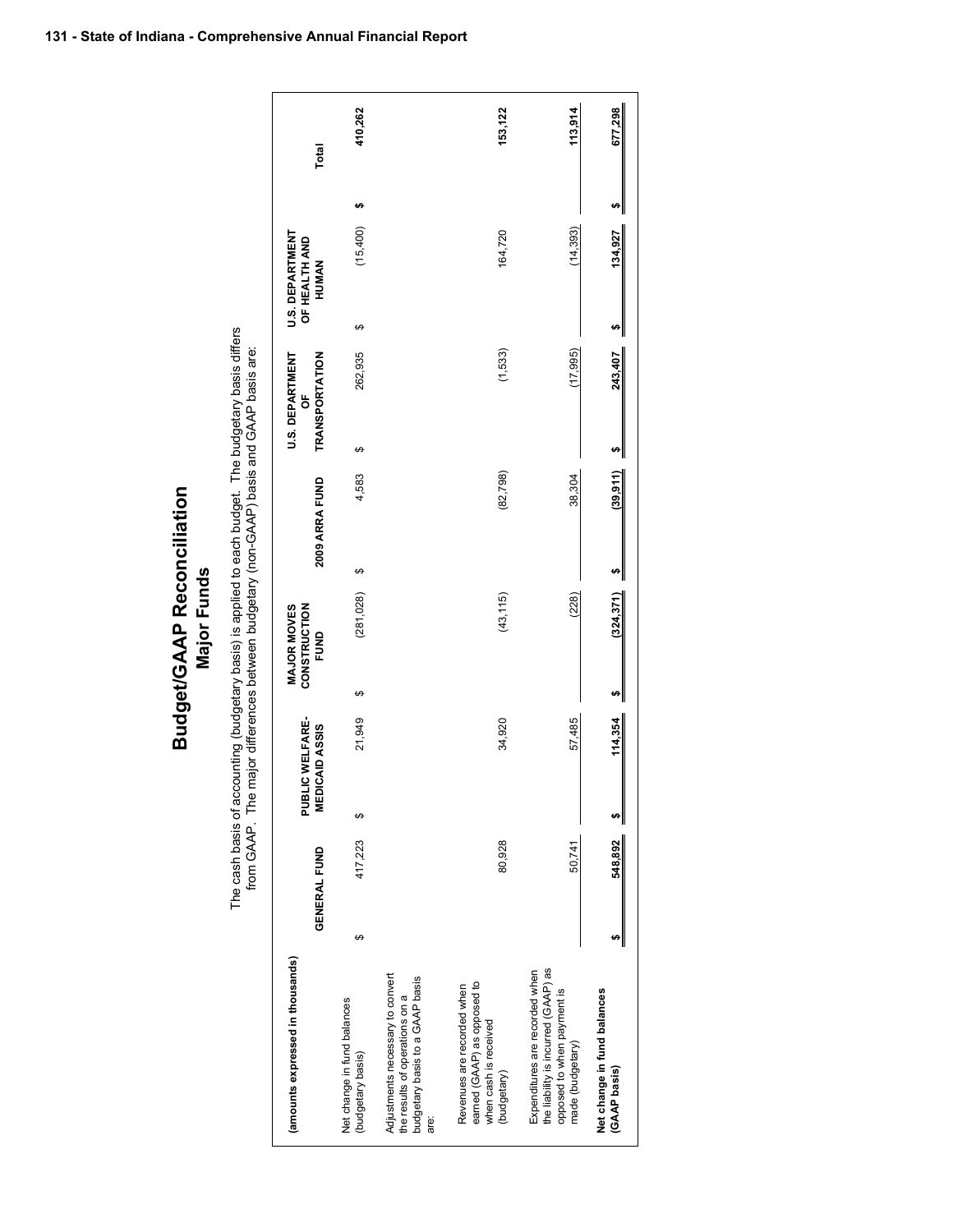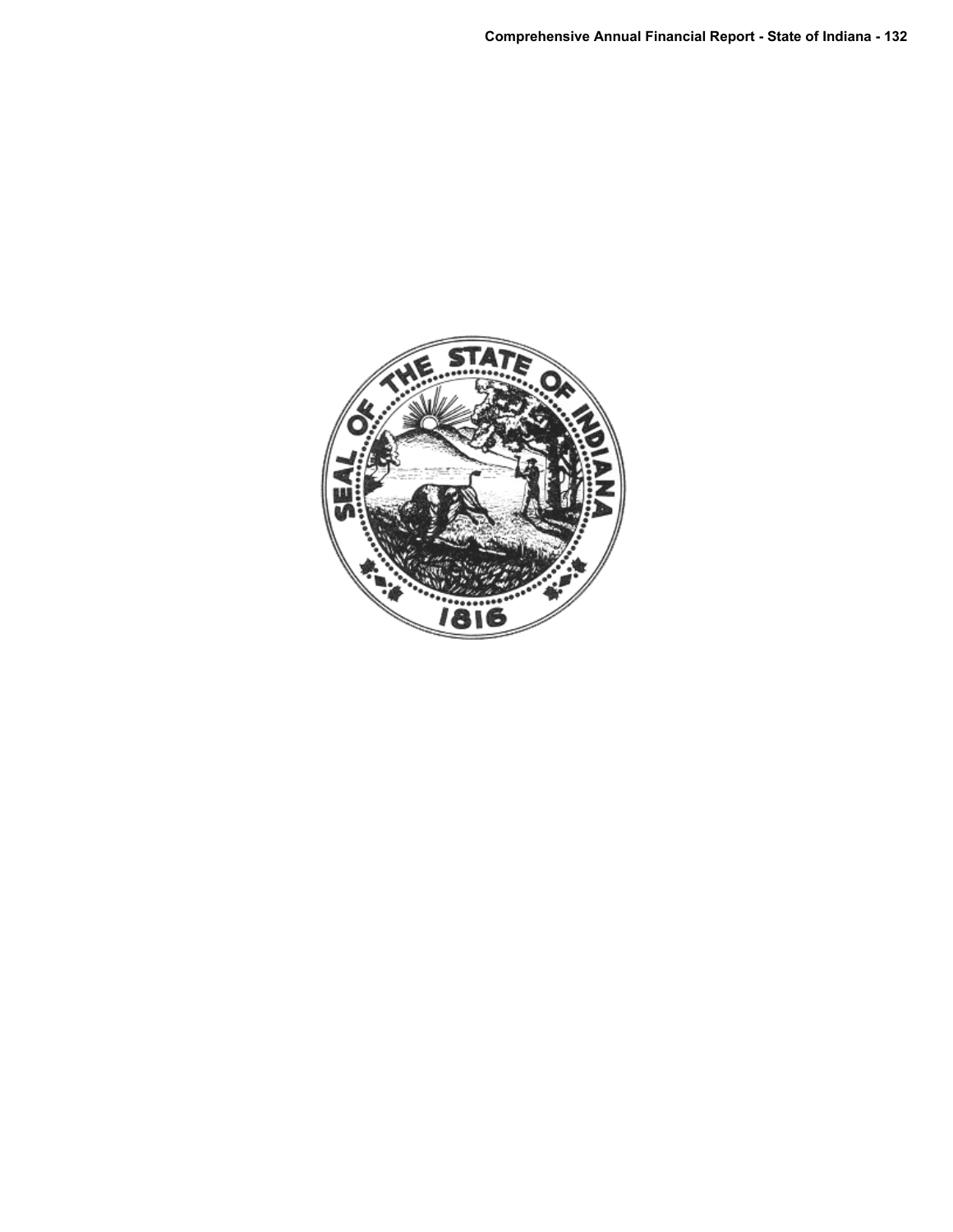| Infrastructure - Modified Reporting                         |
|-------------------------------------------------------------|
| <b>Condition Rating of the State's Highways and Bridges</b> |

| <b>Roads</b>                                                         | Average International Roughness Index (IRI) |             |              |
|----------------------------------------------------------------------|---------------------------------------------|-------------|--------------|
|                                                                      | <u> 2011</u>                                | <u>2010</u> | <u> 2009</u> |
| Interstate Roads (excluding Rest Areas and Weigh Stations)           | 82%                                         | 84%         | 78%          |
| NHS Roads - Non-Interstate (excluding Rest Areas and Weigh Stations) | 85%                                         | 88%         | 81%          |
| Non-NHS Roads                                                        | 95%                                         | 97%         | 77%          |

The condition of road pavement is based on the International Roughness Index (IRI), which is a measure of the roughness of the pavement in terms of inches per mile, and applies both to Portland cement concrete (PCC) and hot mix asphalt (HMA) pavements. IRI's range from zero for a pavement that is perfectly smooth to ratings above 170 for a pavement that warrants replacement. The condition index is used to classify roads in excellent condition (0-79), good condition (80-114), fair condition (115-149), marginal condition (150-169), and poor condition (above 170). It is the State's policy to maintain a network average of no more than 95 IRI. Condition assessments are determined on an annual basis for all roads maintained by INDOT. The ratings provided are based on data gathered during the summer (May to October) for each fiscal year. The data is evaluated and compared to standard criteria by the end of the fiscal year.

| <b>Bridges</b>               |              | <b>Average Sufficiency Rating</b> |       |
|------------------------------|--------------|-----------------------------------|-------|
|                              | <u> 2011</u> | <u> 2010</u>                      | 2009  |
| Interstate Bridges           | 88.9%        | 88.8%                             | 90.6% |
| NHS Bridges - Non-Interstate | 89.9%        | 90.0%                             | 90.6% |
| Non-NHS Bridges              | 87.4%        | 87.4%                             | 88.7% |

The condition of the State's bridges is measured based on a sufficiency rating, which is based on a weighted average of four factors indicative of a bridge's sufficiency to remain in service. The sufficiency rating uses a measurement scale that ranges from zero for an entirely insufficient or deficient bridge to 100 for an entirely sufficient bridge. The sufficiency rating is used to classify bridges in excellent condition (90-100), good condition (80-89), fair condition (70-79), marginal condition (60-69), and poor condition (below 60). It is the State's policy to maintain Interstate bridges at a minimum sufficiency rating of 87%, NHS Non-Interstate bridges at 85%, and Non-NHS bridges at 83%. Sufficiency ratings are determined at least on a biennial basis for all bridges. Sufficiency ratings are determined more frequently for certain bridges depending on their design.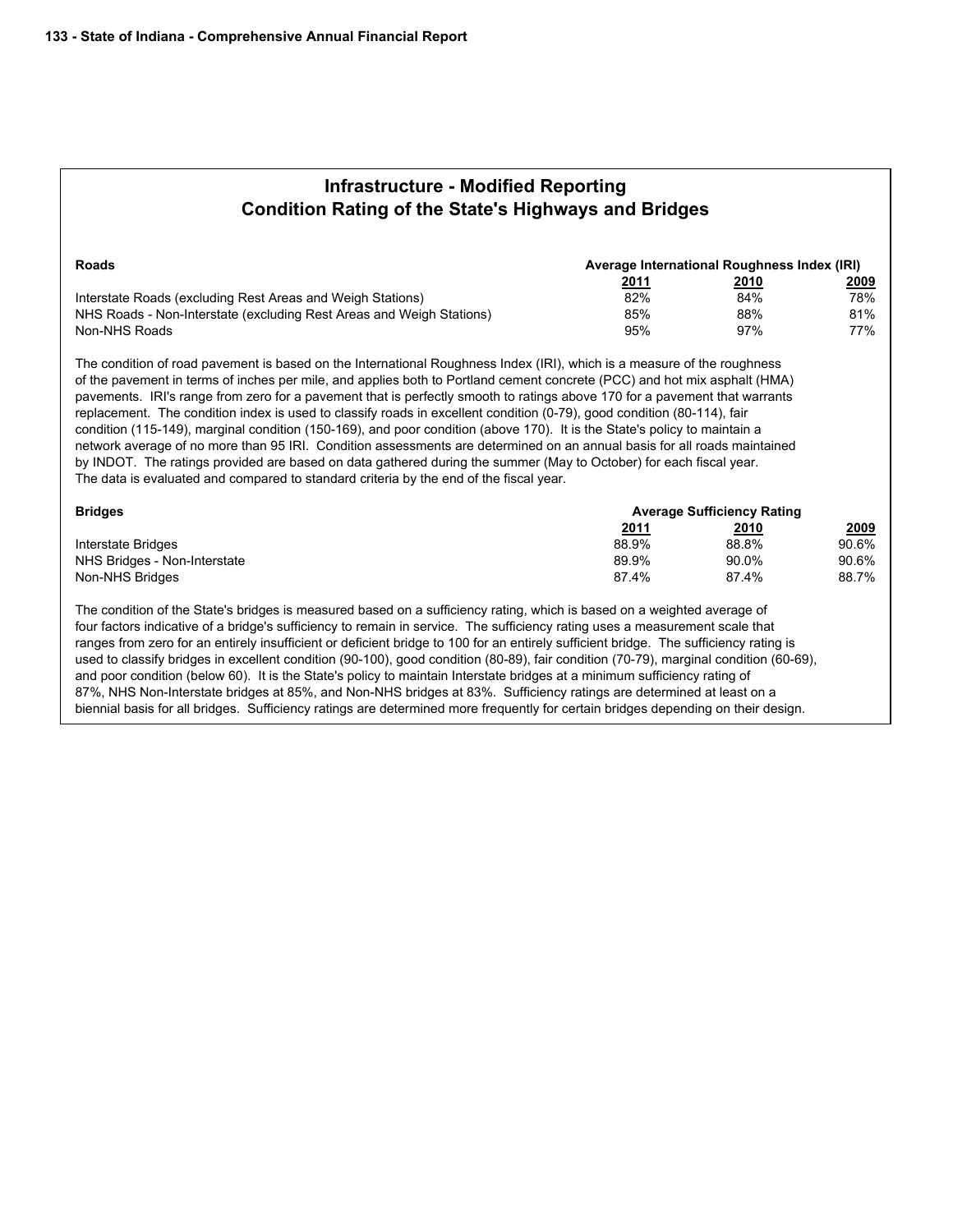| <b>Infrastructure - Modified Reporting</b><br><b>Comparison of Needed-to-Actual Maintenance/Preservation</b><br>(dollars in thousands)                                                                                                                                                 |                                                                                      |                                                                                                  |                                                                                           |                                                                                        |                                                                                                                                            |
|----------------------------------------------------------------------------------------------------------------------------------------------------------------------------------------------------------------------------------------------------------------------------------------|--------------------------------------------------------------------------------------|--------------------------------------------------------------------------------------------------|-------------------------------------------------------------------------------------------|----------------------------------------------------------------------------------------|--------------------------------------------------------------------------------------------------------------------------------------------|
| Roads                                                                                                                                                                                                                                                                                  | 2011                                                                                 | 2010                                                                                             | 2009                                                                                      | 2008                                                                                   | 2007                                                                                                                                       |
| Interstate Roads (including Rest Areas and Weigh Stations):<br>Needed<br>Actual<br>NHS and Non-NHS Roads - Non-Interstate (including Rest Areas and Weigh Stations)<br>Needed<br>Actual<br>Roads at State Institutions and Properties<br>Needed<br>Actual<br>Total<br>Needed<br>Actual | \$ 222,707<br>194,727<br>314,282<br>364,173<br>2,046<br>3,386<br>539,035<br>562,286  | \$ 241,935<br>226,401<br>381,433<br>423,949<br>2,073<br>1,635<br>625,441<br>651,985              | \$ 263,764<br>246,089<br>391,641<br>571,000<br>1,734<br>4,884<br>657,139<br>821,973       | \$120,147<br>256,482<br>419,001<br>374,770<br>1,225<br>3,146<br>540,373<br>634,398     | \$212,485<br>248,803<br>145,720<br>297,223<br>2,529<br>3,069<br>360,734<br>549,095                                                         |
| <b>Bridges</b>                                                                                                                                                                                                                                                                         |                                                                                      |                                                                                                  |                                                                                           |                                                                                        |                                                                                                                                            |
| <b>Interstate Bridges</b><br>Needed<br>Actual<br>NHS Bridges - Non-Interstate<br>Needed<br>Actual<br>Non-NHS Bridges<br>Needed<br>Actual<br>Bridges at State Institutions and Properties<br>Needed<br>Actual<br>Total<br>Needed<br>Actual                                              | \$<br>62,746<br>54,505<br>27,240<br>27,085<br>84,736<br>73,713<br>174,722<br>155,303 | \$<br>75,181<br>51,416<br>25,706<br>24,299<br>79,055<br>60,861<br>5<br>354<br>179,947<br>136,930 | \$<br>82,668<br>37,931<br>24,438<br>7,794<br>48.214<br>39,707<br>253<br>155.320<br>85,685 | \$<br>34,723<br>43,904<br>4,695<br>13,568<br>26.694<br>34,138<br>3<br>66.112<br>91,613 | \$<br>37,157<br>37,070<br>10,220<br>14,154<br>31,549<br>35,118<br>$\overline{\phantom{a}}$<br>$\overline{\phantom{a}}$<br>78,926<br>86,342 |
| Data provided by Comparative Report of Preservation Costs                                                                                                                                                                                                                              |                                                                                      |                                                                                                  |                                                                                           |                                                                                        |                                                                                                                                            |